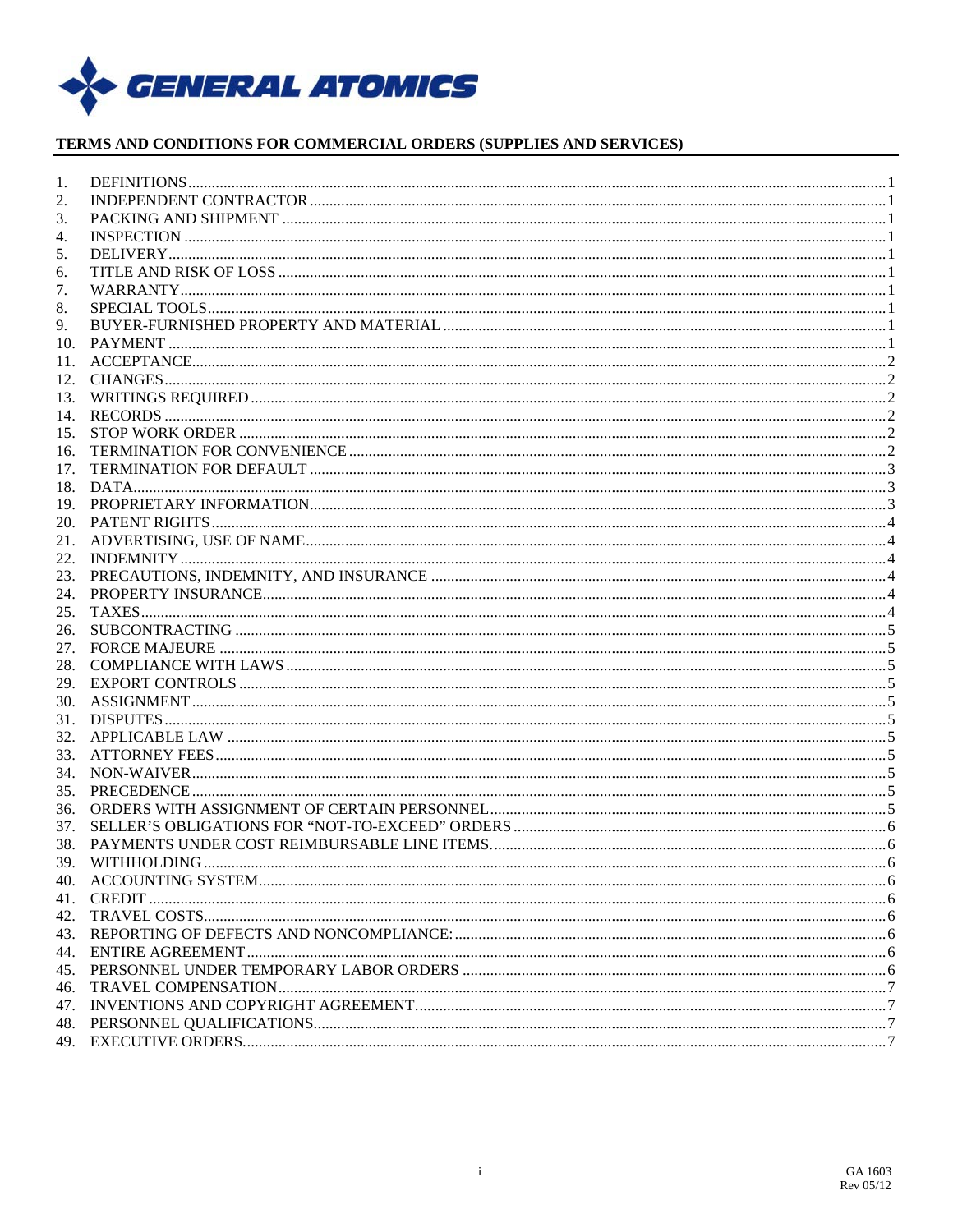<span id="page-1-0"></span>**1. DEFINITIONS.** As used throughout these terms and conditions, the following terms shall have the meanings set forth below.

### "Buyer" means GENERAL ATOMICS

"Order" means the purchase order or subcontract issued by Buyer to Seller to which these terms and conditions are affixed.

"Seller" means the person, firm, or corporation executing the Order with the Buyer and who will furnish the supplies or services provided for herein.

Except as otherwise provided in these terms and conditions, the term "subcontract" includes purchase orders issued by Seller under the Order, but does not include Seller's employment relationships.

All references to "works," "supplies," "articles," "products," or "items" shall include "services," if the Order, wholly or in part, provides for the furnishing of services.

<span id="page-1-1"></span>**2. INDEPENDENT CONTRACTOR.** Seller is, and shall be deemed to be, an independent contractor and not an agent or employee of Buyer either expressly or impliedly. The or employee of Buyer either expressly or impliedly. Order shall not constitute, create, give effect to, or imply a joint venture, pooling arrangement, partnership, formal business organization or any type of permanent relationship of any kind beyond the specific purposes stated herein. Nothing in the Order shall grant to either party the right to make commitments of any kind for, or on behalf of, the other party.

<span id="page-1-2"></span>**3. PACKING AND SHIPMENT.** Deliveries shall be made as specified, without additional charge for boxing, crating, carting, or storage unless otherwise specified. Goods shall be suitably packaged to secure the lowest transportation costs and in accordance with the requirements of common carriers and be packaged to ensure against damage from weather or transportation. Buyer's Order number and symbols must be plainly marked on all invoices, packages, bills of lading and shipping orders. Packing lists shall accompany each shipment showing materials. Buyer's count or weight shall be final and conclusive on shipments not accompanied by packing lists.

<span id="page-1-3"></span>**INSPECTION.** Buyer shall be permitted to inspect it is manufacture, fabrication and testing. For these Seller's manufacture, fabrication and testing. purposes, and upon reasonable advance notice, Seller shall provide access to Seller's facilities to enable Buyer and its representatives to perform inspections and to determine Seller's orderly, timely and satisfactory compliance with the requirements of the Order.

Inspections and design or planning reviews performed or not performed by Buyer shall not relieve Seller from responsibility to perform all inspection tests and quality assurance measures nor otherwise to comply with the requirements of the Order.

Any work, or item, which fails to meet the Order requirements may be rejected. If delivered to Buyer's destination, rejected work or items shall be removed promptly by Seller at Seller's expense.

<span id="page-1-4"></span>**5. DELIVERY.** *TIME OF DELIVERY UNDER THE ORDER IS OF THE ESSENCE.* If Seller fails to adhere to the delivery schedule set forth in the Order, and Buyer must therefor demand a more expeditious means of transportation than specified in the Order, Seller shall be liable for the difference in such transportation cost. This in no way affects any other rights and remedies available to Buyer related to such delivery.

Unless otherwise noted on the Order, the date of delivery shall mean the date the item is to be delivered at Buyer's facility, or if the Order is for services, the date the services are to be completed.

Buyer's needs are for the quantities specified within the Order. Items delivered in excess of the quantities ordered result in substantial administrative expense to Buyer. Therefor, articles delivered under the Order in excess of the quantity specified may be retained by Buyer at no additional cost. Buyer is under no obligation to notify Seller of any over shipments.

<span id="page-1-5"></span>**TITLE AND RISK OF LOSS.** Title shall pass to Buyer at the specified destination. Acceptance and passage of title shall not impair the right of Buyer to inspect and reject any item.

Seller shall assume and bear the risk of any loss of, or damage to, the supplies covered hereby until delivered at the specified destination.

Seller shall bear all risks as to rejected items after notice of rejection.

<span id="page-1-6"></span>**7. WARRANTY.** Notwithstanding inspection and acceptance by the Buyer of supplies furnished under the Order, all supplies furnished under the Order will be free from defects in material or workmanship and will conform with all requirements of the Order. Seller warrants that supplies ordered to specifications hereunder will conform to the specifications and to any drawings, samples, or other description furnished or adopted by Buyer in connection with the Order. If supplies are not ordered to such specifications, Seller warrants that they will be fit for the purpose intended. All articles purchased hereunder are warranted to be merchantable, to be of good material and workmanship, and to be free from defect for a period of one year after delivery and acceptance by Buyer. All such warranties and guarantees, if any, shall survive inspection or test, acceptance, and payment. All statutory warranties shall apply. Warranties shall run to Buyer, its successors, assigns, and customers.

Seller further warrants that all work and services called for herein shall comply with the requirements of the Order and shall conform to the highest standards applicable to them.

<span id="page-1-7"></span>**8. SPECIAL TOOLS.** If prices are stated separately for dies, tools, and/or patterns acquired by Seller for the purpose of filling the Order (each a "Special Tool"), such Special Tools shall be properly identified by Seller as such. Title shall pass to Buyer upon payment for the Special Tool. If a Special Tool is needed for the manufacture by Seller of the Order, then Seller will hold such Special Tool in good condition, normal wear and tear excepted, and hand over to Buyer, as applicable, at the completion of the Order unless Buyer directs Seller in writing to dispose of such Special Tool.

<span id="page-1-8"></span>**BUYER-FURNISHED PROPERTY MATERIAL.** Property and material furnished by Buyer to Seller for use in performance of the Order is to be held by Seller for mutual benefit and if the materials are damaged or not satisfactorily accounted for, Seller will pay for all such property and materials.

Seller shall properly mark and account for all Buyer property.

<span id="page-1-9"></span>**10. PAYMENT.** Payment date and cash discount period shall be calculated from either the date of Buyer's receipt of an acceptable invoice or Buyer's acceptance of the goods and supporting documentation at destination, whichever occurs last. Buyer shall be entitled at all times to set-off any amount owing at any time from Seller to Buyer (or any of its affiliated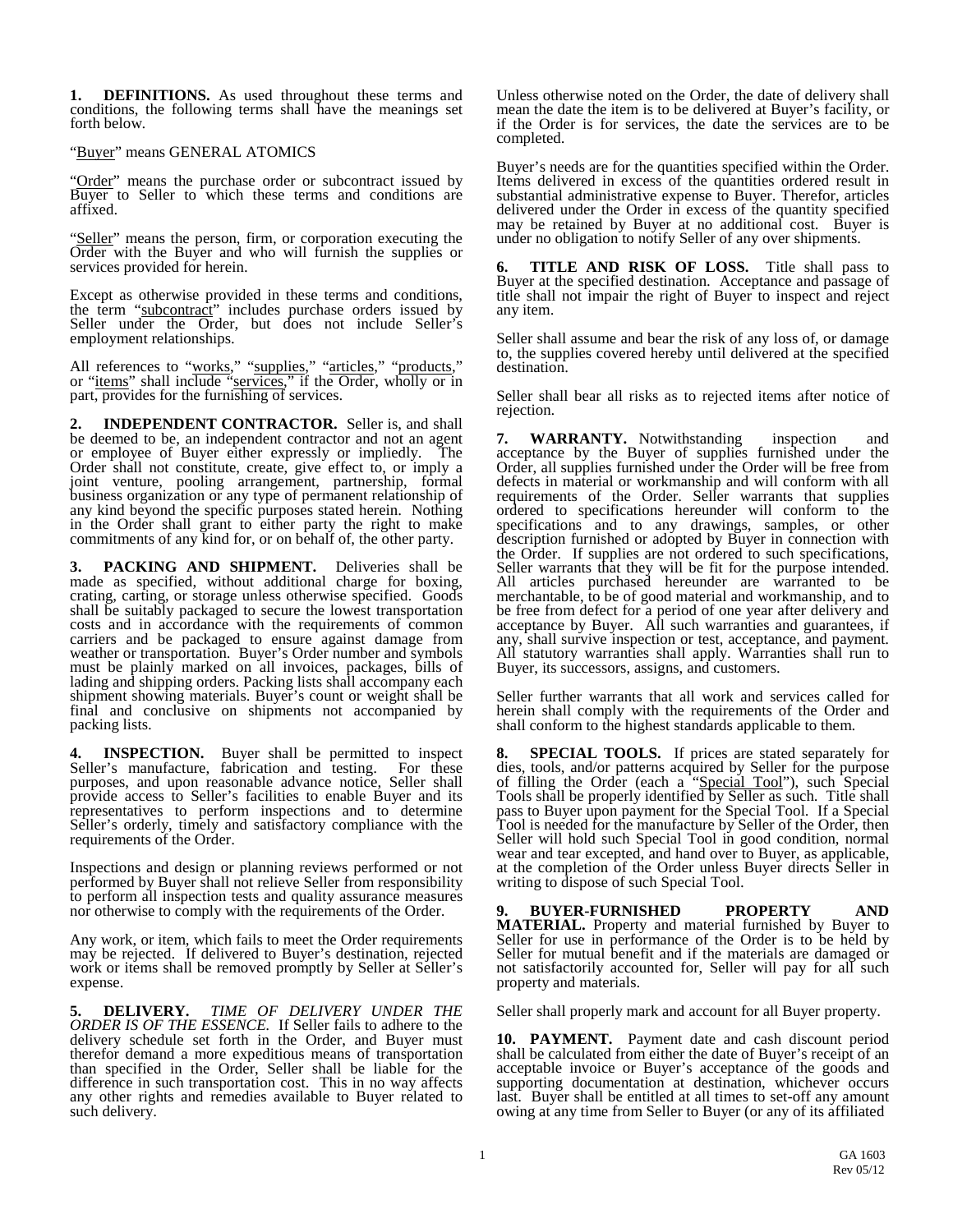entities) against any amount payable by Buyer (or any of its affiliated entities) to Seller.

<span id="page-2-0"></span>**11. ACCEPTANCE.** Any one of the following methods will constitute acceptance of the Order by the Seller:

(a) acknowledgement in writing;

(b) commencement of performance by Seller; or (c) delivery in whole or in part of the items or services called for under the Order. Seller's acceptance of the Order creates a binding contract between Buyer and Seller, which shall be governed by the provisions of the Order. No condition stated by the Seller in its acknowledgement of the Order, quotation or any other document provided by Seller shall be binding upon Buyer if in conflict or inconsistent with, or in addition to the terms and conditions of the Order, unless expressly accepted in writing by an authorized representative of Buyer's Purchasing Department. The rights and obligations described in the Order shall survive completion of and final payment of the Order.

<span id="page-2-1"></span>**12. CHANGES.** (a) An authorized representative of Buyer's Purchasing Department may at any time without notice to the sureties, if any, issue written directions to the Seller requiring additional work within the general scope of the Order, or directing the omission of or variation in work covered by the Order or any amendment thereto. If any such direction results in a material change in the amount or character of the work under the Order, an equitable adjustment in the Order price and other such provisions of the Order as may be affected shall be made and the Order shall be modified in writing accordingly. Any claim by Seller for an adjustment under this clause  $12$  must be asserted in writing within fifteen (15) days from the date of receipt by Seller of the notification of change.

(b) Whether made pursuant to this clause  $12$  or by mutual agreement, changes shall not be binding upon Buyer until agreed to in writing by an authorized representative of Buyer's Purchasing Department. The issuance of information, advice, approvals, or instructions by Buyer's technical personnel or other representatives shall be deemed expressions of personal opinions only and shall not affect Buyer's and Seller's rights and obligations hereunder unless the same is in a writing which is signed by an authorized representative of the Buyer's Purchasing Department and which expressly states that it constitutes a modification or change to the Order.

(c) Seller shall proceed with prosecution of the work in accordance with any written direction issued under the Order.

<span id="page-2-2"></span>**13. WRITINGS REQUIRED.** (a) No notice, order, direction, determination, requirement, consent, approval, or ratification under the Order shall be of any effect unless provided in writing.

(b) No oral statement of any person whosoever shall in any manner or degree, modify or otherwise affect the terms of the Order.

(c) No extra charge of any kind, or change in the price or schedule or terms and conditions of the Order will be allowed unless specifically agreed to in writing by an authorized representative of the Buyer's Purchasing Department.

<span id="page-2-3"></span>**14. RECORDS.** Seller agrees that its manufacturing plant, or such part of any manufacturing plant as may be engaged in the performance of the Order, and its books, documents, papers and records shall at all reasonable times be subject to examination and audit by any person designated by Buyer.

Such books and records shall be maintained by Seller for a period of five (5) years after final payment is made under the Order.

<span id="page-2-4"></span>**15. STOP WORK ORDER.** The Buyer may, at any time, by written notice to Seller, require Seller to stop all or part of the work called for by the Order for a period of ninety (90) days after such notice is delivered to Seller. Within ninety (90) days after such notice is delivered to Seller, or within any extension of the period to which the parties have agreed, Buyer shall either:

(a) withdraw the notice and direct Seller to resume work, in which event Seller may be entitled to receive an equitable adjustment of the Order price or schedule or both, provided a claim for such an adjustment shall be submitted by Seller within thirty (30) days after the end of the period of work stoppage; or

(b) terminate the work and the Order or part thereof.

<span id="page-2-5"></span>**16. TERMINATION FOR CONVENIENCE.** (a) Buyer may, at its option, terminate the Order, in whole or in part, for Buyer's convenience, by written notice, including fax notice to Seller, effective at date of sending. Upon termination hereunder, Seller shall:

(i) forthwith stop work under the Order on the terminated portion thereof and place no further orders or lower-tier subcontracts hereunder,

(ii) terminate or, if so directed by Buyer, assign to Buyer, orders or subcontracts outstanding hereunder, and

(iii) take any necessary action to protect property in Seller's possession in which Buyer has or may acquire an interest, and direct subcontractors to do the same. Within three (3) months after receipt of such notice of termination, Seller will prepare and submit to Buyer in writing its claim for reimbursement of costs resulting from the termination. Such claim which shall include termination costs, if any, from lower-tier subcontractors, is to be in accordance with the requirements of Buyer hereinafter set forth. If the parties cannot agree within a reasonable time upon the amount of fair compensation to Seller for Seller's performance of the terminated Order, Buyer will pay Seller, without duplication:

(1) The Order price for articles which have been completed and delivered to Buyer or otherwise disposed of as Buyer may direct. In the event the Order price includes packaging and transportation costs and the completed articles have not been packaged and transported at the time of termination, an equitable adjustment will be made to the Order price for such articles.

(2) The actual costs incurred by Seller prior to termination which are properly allocable or apportionable, under good commercial accounting practices consistent with Seller's usual accounting procedures, to the terminated portion of the Order other than articles whose price is paid under subclause  $16(a)$ , except that when the Order provides for progress payments, settlement of Seller's costs shall be on the basis of actual progress made through the termination date. Notwithstanding the provisions of this subclause  $16(a)(iii)(2)$ , if the Order provides for fixed hourly rates, Buyer shall pay Seller without duplication the hourly rates fixed in the Order times the number of hours actually expended in conformity with the provisions of the Order.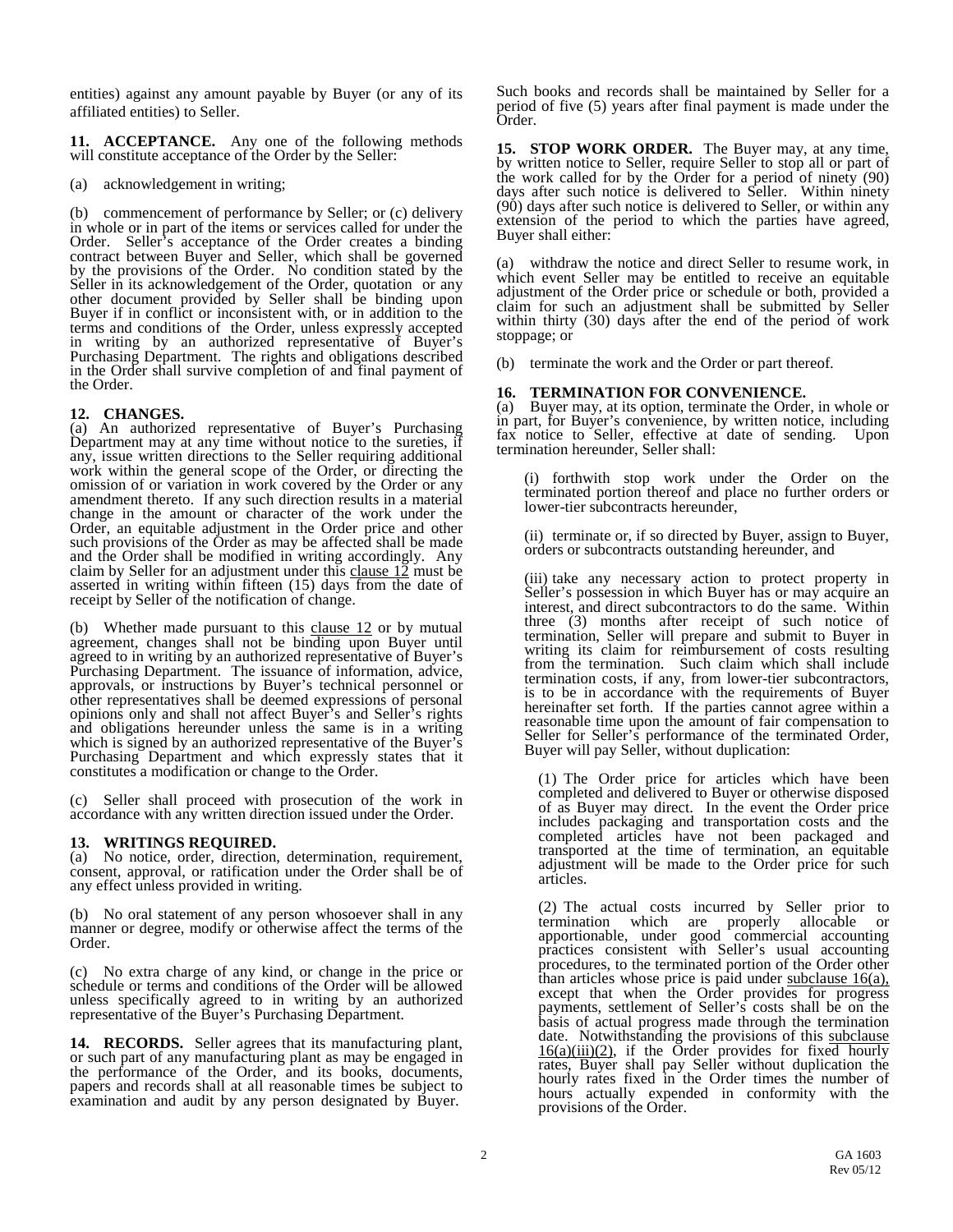(3) Reasonable expenses actually incurred by Seller in settling Seller's terminated orders and subcontracts hereunder, as approved by Buyer, and in protecting property in which Buyer has or may have an interest.

(4) Such allowance for profit on the work performed as may be reasonable and allocable under the circumstances; provided, however, that if it appears that Seller would have incurred a loss if the Order had not been terminated, no profit shall be allowed and Buyer's payments pursuant to subparagraph (ii) above will be reduced by the proportionate amount of such loss as the terminated portion of the Order relates to the entire Order.

(b) Payments under this clause 16, including all payments made under the Order prior to the termination, shall in no event exceed the aggregate price specified in the Order. Seller will transfer title to and deliver on Buyer's instructions any property the cost of which is reimbursed under subclause  $\overline{16(a)}$ (iii) above or, with Buyer's approval, may retain the same at an agreed price or sell at any approved price and credit or pay the amount so agreed or received as Buyer directs. Buyer may audit all elements of any termination claim including all elements of claims submitted under any orders and subcontracts that Seller has terminated in accordance with this clause 16.

(c) In no event will Seller be entitled to reimbursement for any cost incurred subsequent to the effective date of termination except for those allowed by subclause  $16(a)(iii)$ above, nor shall Seller be allowed to recover any cost incurred prior to termination unless such cost was allocated to the Order in accordance with usual and customary accounting procedures applicable in the absence of termination of orders. Specifically, but not exclusively, no recovery will be allowed of any amounts representing anticipatory profits, unabsorbed administrative expenses, or other overhead costs, or continuing costs.

<span id="page-3-0"></span>**17. TERMINATION FOR DEFAULT.** (a) Buyer may terminate all or any part of the Order if Seller breaches any of the terms hereof including warranties or fails to make progress as to endanger performance of the Order in accordance with its terms. Termination hereunder shall be effected by written notice to Seller.

(b) In the event Buyer terminates the Order in whole or in part as provided hereinabove, Buyer may procure, upon such terms and in such manner as Buyer deems appropriate, sup- plies or services similar to those so terminated, and Seller shall be liable to Buyer for any excess costs for such similar supplies or services, provided that Seller shall continue the performance of the Order to the extent not terminated under the provisions of this clause 17.

(c) Except with respect to defaults of subcontractors at any tier, Seller shall not be liable for excess costs if the failure to perform the Order arises out of causes beyond the control and without the fault or negligence of Seller. If the failure to perform is caused by the default of a subcontractor at any tier, and if such default arises out of causes beyond the control of both Seller and the subcontractor, and without the fault or negligence of either of them, Seller shall not be liable for any excess costs for failure to perform, unless the supplies or services to be furnished by the subcontractor were obtainable from other sources in sufficient time to permit the Seller to meet the required delivery schedule.

(d) If the Order is terminated for default, Buyer may require Seller to transfer to Buyer title and possession in the manner and to the extent directed by Buyer of:

(i) any completed items, and

(ii) such partially completed supplies and materials, parts, tools, dies, jigs, fixtures, plans, drawings, information, and contract rights (hereinafter called "manufacturing materials") as Seller has specifically produced or acquired for the performance of such part of the Order as has been terminated; and Seller shall, upon direction of Buyer, protect and preserve property in possession of Seller in which Buyer has an interest. Payment for completed items delivered and accepted by Buyer shall be at the Order price. Payment for manufacturing materials delivered to and accepted by Buyer and for the protection and preservation of property shall be in the amount agreed upon by Seller and Buyer. Buyer may withhold from amounts otherwise due Seller for such completed supplies or manufacturing materials, such sum as Buyer determines to be necessary to protect Buyer against loss because of outstanding liens or claims of former lien holders.

(e) If, after notice of termination of the Order under the provisions of this clause 17, it is determined for any reason that Seller was not in default under the provisions of this clause 17, or that the default was excusable under the provisions of clause  $17(c)$ , the rights and obligations of the parties shall be the same as if the notice of termination had been issued pursuant to the Termination for Convenience clause 16 and the Order shall be equitably adjusted to compensate for such termination and the Order modified accordingly.

The rights and remedies of Buyer provided in this clause 17 shall not be exclusive and are in addition to any others provided by law or the Order.

<span id="page-3-1"></span>**18. DATA.** If the Order is for research, development, or experimental work, all data, notes, drawings, designs, sketches, specifications, records, and memoranda of every description in any physical or electronic form relating to the work hereunder or any part thereof as Seller shall produce, and all copies of the foregoing, shall be the property of Buyer and subject to inspection by Buyer at all reasonable times and shall be delivered to Buyer or otherwise disposed of by Seller as Buyer may direct from time to time.

<span id="page-3-2"></span>**19. PROPRIETARY INFORMATION.** (a) Seller shall not, during the term of the Order, and for a period of five (5) years thereafter, divulge to anyone other than Buyer (or such other persons as Buyer designates in writing), or, except in the performance of the Order, make use of information or knowledge relating to details of the business, or any other confidential or proprietary information, of Buyer or its affiliates, suppliers, or customers which Seller shall have obtained because of the Order. Seller shall take all reasonable measures to protect such confidential or proprietary information, which measures shall be at least equal to those with which Seller protects its own confidential or proprietary information. All proprietary rights embodied in designs, tools, patterns, drawings, information data, and equipment supplied by Buyer under the Order are reserved to Buyer and their use is restricted to the work to be performed hereunder. Seller agrees to retain in confidence and return to Buyer on completion of the Order, all designs, drawings, specifications, and technical information of every kind belonging to Buyer and furnished to Seller in connection with the Order.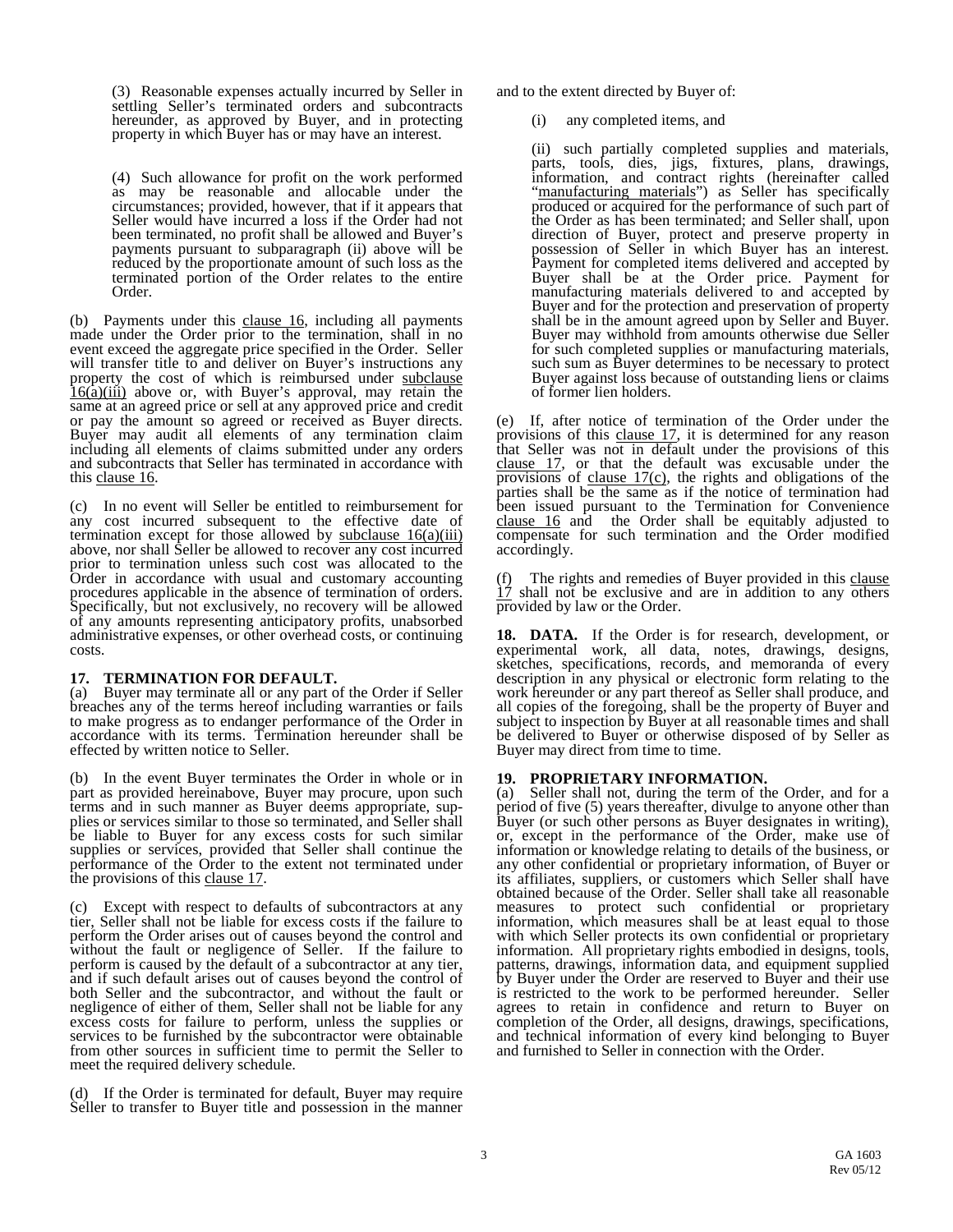(b) Notwithstanding the foregoing  $subclause$  19(a), Seller shall have no obligation with respect to any confidential or proprietary information which the Seller can demonstrate:

(i) was in Seller's rightful possession free of any obligation of confidence prior to its first receipt from Buyer,

(ii) is publicly known through no fault of the Seller,

(iii) is obtained from a third person who had a right to disclose it, or

(iv) was independently developed without access to any confidential or proprietary information of Buyer.

(c) No private data, proprietary designs, ideas, or information of Seller is to be provided to Buyer. Buyer accepts no obligation of confidence to Seller with respect to ideas, data, information, or designs divulged by Seller or equipment, operations, or designs witnessed by Buyer at Seller's plant. Seller authorizes Buyer to reproduce Seller's copyrighted material, at no cost to Buyer, for the purpose of including such material in documents provided to Buyer's customers, or prospective customers, in the normal course of Buyer's business. In the absence of further written agreement duly signed by both parties to the Order, all information which passes from Seller to Buyer shall be treated as nonconfidential, including material provided in written form and marked by the originator as being confidential or private.

<span id="page-4-0"></span>**20. PATENT RIGHTS.** If the Order is for, or includes, experimental, development, or research work, to be performed in accordance with special requirements of Buyer, Seller agrees to disclose and on request to assign to Buyer inventions conceived or first actually reduced to practice in the course of or under the Order.

<span id="page-4-1"></span>**21. ADVERTISING, USE OF NAME.** Seller shall not, without first obtaining written consent of an authorized representative of Buyer's Purchasing Department, in any manner advertise or publish the fact that Seller has furnished or contracted to furnish to Buyer the articles or services provided for in the Order. Seller agrees that it shall not use the Buyer's name or logo, nor any adaptation or variation thereof, in any manner whatsoever (including, but not limited to, website(s), press releases, reference lists, or similar public announcements concerning the Order or projects contemplated by the Order), without the Buyer's prior written consent in each instance.

<span id="page-4-2"></span>**22. INDEMNITY.** Seller agrees to indemnify Buyer against any liability, including costs and expenses, for:

(a) any asserted trademark, copyright, or patent infringement arising from the manufacture, use, or sale of any articles furnished to Buyer under the Order, except where such articles are in accordance with Buyer's detailed design or specification and Seller gives prompt notice to Buyer of such claims which come to Seller's attention,

(b) any breach of any warranty of Seller hereunder, and

(c) any damages incurred by Buyer or any third party as a result of or arising out of the manufacture, use or sale of articles furnished by Seller under the Order.

<span id="page-4-3"></span>**23. PRECAUTIONS, INDEMNITY, AND INSURANCE.** In addition to Seller's obligations set forth in clause 22, Seller will defend Buyer at Seller's expense from any suit or action, criminal or civil, arising out of Seller's performance of the Order, or that of its officers, directors, employees or agents.

Further, Seller shall procure and maintain during the term of the Order and at its expense insurance in sufficient amounts to ensure its obligations and liabilities hereunder. Such insurance shall include at a minimum the following:

(a) Automobile liability insurance protecting the Seller from automobile bodily injury and property damage liability with limits of at least \$1,000,000 per person and \$1,000,000 per occurrence for bodily injury and \$1,000,000 per occurrence for property damage.

(b) Comprehensive general liability insurance which includes broad form contractual, property damage. includes broad form contractual, property damage, products/completed operations, personal injury, premisesperations, independent contractors and subcontractors and fire legal liability. Coverage will be on a per occurrence basis with limits of liability no lower than \$1,000,000 per occurrence and \$1,000,000 aggregate combined single limit, personal injury, bodily injury and property damage.

(c) If the Order is for engineering or other professional service, professional liability coverage with a limit no less than \$1,000,000.

(d) Such insurance of employees as may be required by any workers' compensation act or other law, regulation or ordinance which may apply in the circumstances.

For (a) and (b) above, such policies shall name Buyer as additional insured when requested by Buyer.

Seller shall furnish to Buyer certificates of insurance setting forth the amount(s) of coverage, policy number(s) and date(s) of expiration for insurance maintained by Seller and, such certificates will provide that Buyer shall receive thirty (30) days' prior written notification from the insurer of any termination or reduction in the amount or scope of coverage. Seller's purchase of appropriate insurance coverage or the furnishing of certificates of insurance shall not release Seller of its obligations or liabilities under the Order. In the event of Seller's breach of this provision, Buyer shall have the right to cancel the undelivered portion of any goods or services covered by the Order and shall not be required to make further payments except for conforming goods delivered or services rendered prior to cancellation.

If Seller's work under the Order involves operations by Seller on Buyer's premises, Seller agrees to take all proper precautions in its operations against the occurrence of injury to any person or damage to property, and to be responsible for and to hold Buyer harmless from all loss and any claim by reason of injury, including death, to any person or damage to property in connection with such work, and from all fines, penalties, or loss incurred by reason of failure to comply with this clause 23.

<span id="page-4-4"></span>**24. PROPERTY INSURANCE.** Seller shall secure and maintain for the benefit of Buyer, insurance against any loss or damage of all property in which Buyer has an interest hereunder. Coverage will be provided on an all risk basis and value will be at replacement cost.

<span id="page-4-5"></span>**25. TAXES.** I. Domestic (U.S.):

(a) Unless Buyer furnishes a valid exemption certificate or other similar evidence of exemption for the taxing jurisdiction in question, Buyer will bear all timely and applicable sales, use, or similar taxes now or hereafter properly imposed on Buyer in respect to the Order.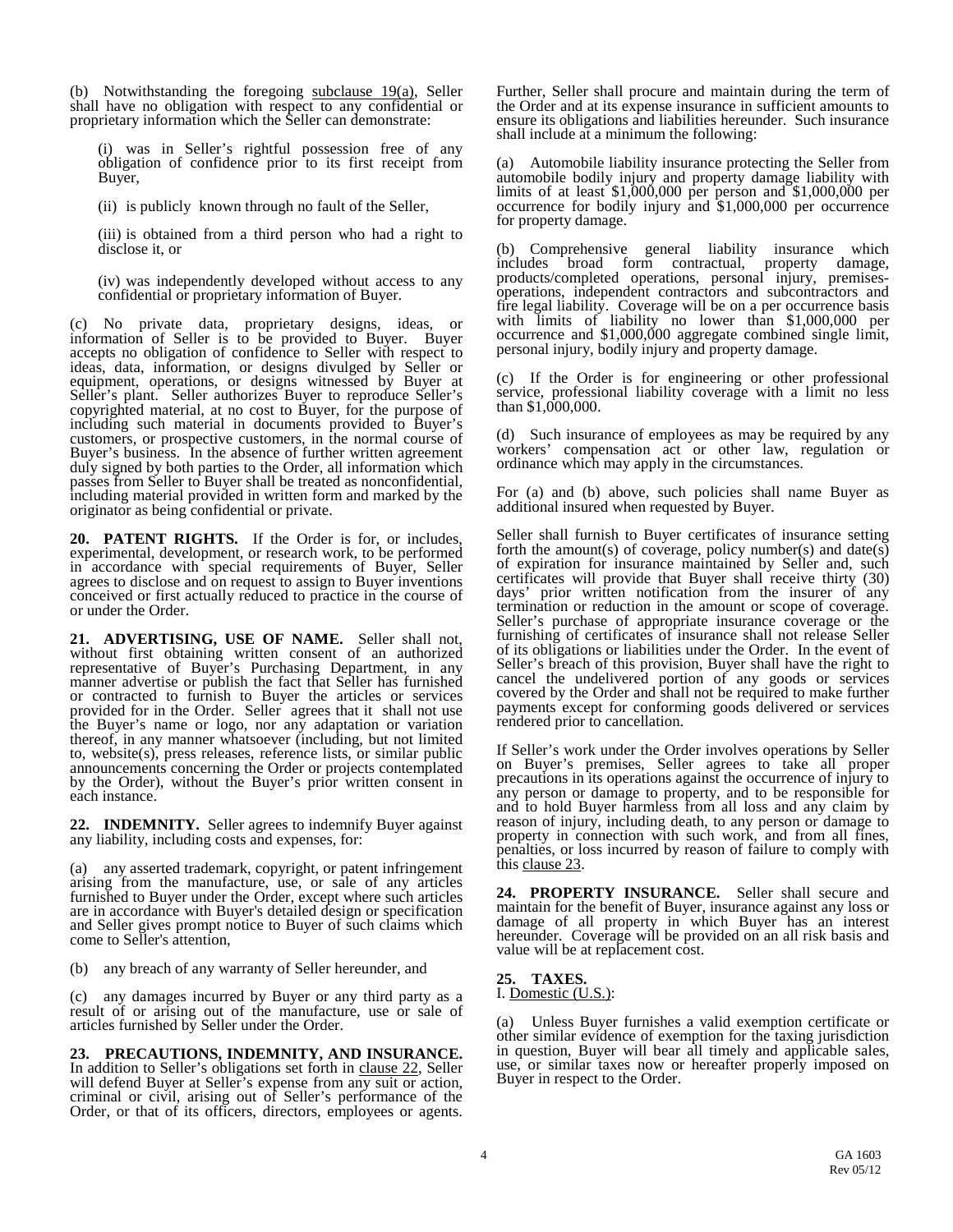(b) Seller agrees to notify Buyer promptly of any proposed or contemplated assessment of additional taxes to be borne by Buyer under subparagraph (a) of this domestic clause  $25(I)$ , as the result of an audit or other tax review by an applicable governmental agency, prior to payment of such proposed additional taxes. Buyer's obligation to pay such additional tax is subject to such notification permitting Buyer to review the findings of the alleged tax increase prior to payment.

(c) Seller further agrees to take all steps necessary (as requested by Buyer, on account of Buyer, and in cooperation with Buyer) to secure any applicable refunds of any such taxes borne by Buyer under subparagraph (a) of this clause  $25(1)$ , when such taxes paid by Buyer in whole or in part are subsequently deemed inapplicable.

II. Foreign (Non-U.S.): The total purchase amount of the Order does not include any taxes or duties of any foreign country, jurisdiction, government, or subdivision thereof, including but not limited to income tax, value added tax, withholding tax, sales tax, use tax, excise tax, personal property tax, assessments, ad valorem tax, stamp and documentary taxes, import duties and all other governmental charges, fees, fines, interest or other penalties whatsoever, in each case imposed by the applicable foreign country, jurisdiction, government or subdivision thereof. Seller shall not be required to file, and Buyer shall arrange for a tax exemption for any such taxes or duties imposed by the foreign country, jurisdiction, government or subdivision thereof, in a manner acceptable to the applicable foreign taxing jurisdiction or authorities, or otherwise to be responsible for payment of such taxes or duties. If Seller is required to pay any applicable foreign taxes, duties, or any other foreign governmental charges, fees, fines, interest, or other penalties whatsoever, Buyer agrees to pay or reimburse Seller any such amounts as they become due.

<span id="page-5-0"></span>**26. SUBCONTRACTING.** Seller will obtain Buyer's written approval before subcontracting the Order or any substantial portion thereof. The purchase of raw materials or standard commercial articles is not a subcontract within the meaning of this article.

<span id="page-5-1"></span>**27. FORCE MAJEURE.** Neither Seller nor Buyer shall be liable for any failure or delay in performing its obligations hereunder, or for any loss or damage resulting therefrom, due to: (a) acts of God, war, riot, embargos, acts of civil or military authorities, fire, flood, epidemics, or unusually severe weather affecting either party; or (b) similar causes beyond their control and which are not foreseeable or causes beyond the reasonable control of their subcontractors which are not foreseeable.

<span id="page-5-2"></span>**28. COMPLIANCE WITH LAWS**. Seller understands and acknowledges that Buyer is committed to compliance with all domestic and foreign laws affecting its business and operations. Seller agrees that in performing its duties under the Order, Seller will conduct itself in strict adherence to all applicable laws, rules and regulations.

<span id="page-5-3"></span>**29. EXPORT CONTROLS.** Information exchanged pursuant to the Order may include the use of, or access to, Technical Data (as defined in the Export Regulations defined herein) that is subject to export controls under 22 Code of Federal Regulations 120-130 (International Traffic in Arms Regulations) or 15 Code of Federal Regulations 768-799 (Export Administration Regulations) and their successor and supplemental laws and regulations (collectively hereinafter referred to as the "Export Regulations"). U.S. Law prohibits the transfer or export of Technical Data without an export license to any employee or other person who is not a United States Citizen or Permanent Resident Alien, as well as to

corporations or to any other entity, organization or group that is not incorporated or otherwise organized to do business in the United States. Seller acknowledges that it will be Seller acknowledges that it will be responsible for ensuring that all U.S. Government export control requirements will be conveyed to all sub-tier suppliers or subcontractors that will be provided access to Technical Data provided under the Order. In the event that any required approvals, clearances, and/or export or import authorizations cannot be obtained or maintained (or there is an extraordinary, significant delay in obtaining them), Seller shall immediately<br>notify Buyer's authorized Purchasing Department Purchasing Department representative.

<span id="page-5-4"></span>**30. ASSIGNMENT.** Seller will not assign or transfer the Order, in whole or in part, nor any payments due or to become due hereunder, without the prior written consent of Buyer. In the event written consent is granted, Seller shall promptly supply Buyer two copies of any such assignment. Payment to an assignee of any claim hereunder shall be subject to set-off or recoupment for any present or future claims which Buyer may have against Seller.

<span id="page-5-5"></span>**31. DISPUTES.** In the event of any dispute arising hereunder between Buyer and Seller, Seller shall proceed with performance under the Order pursuant to the position taken by Buyer in such a dispute.

<span id="page-5-6"></span>**32. APPLICABLE LAW.** The Order and any dispute arising hereunder shall be governed by the substantive and procedural laws of the State of California, except, however, that California's choice of law provisions shall not apply. The 1980 U.N. Convention on Contracts for the International Sales of Goods shall not apply to any sales transactions governed by these terms and conditions.

<span id="page-5-7"></span>**33. ATTORNEY FEES.** If it is necessary for either party to obtain legal representation to enforce any part of the Order, the non-prevailing party agrees to bear the court costs and the attorney fees of the prevailing party.

<span id="page-5-8"></span>**34. NON-WAIVER.** The failure of Buyer to insist, in one or more instances upon strict performance or to exercise any rights shall not waive or relinquish to any extent Buyer's right to assert or rely upon any such terms or rights on any future occasion.

<span id="page-5-9"></span>**35. PRECEDENCE.** If any of the provisions of the Order are in conflict, the following will be the order of precedence:

(a) typed provisions on the face of the Order,

(b) Buyer's Order attachments, including these terms and conditions,

(c) other specifications or documents incorporated by reference,

(d) Seller's proposal or other documents only when specifically referenced on the Order. In the event of any conflicting provisions, the Seller shall promptly notify Buyer thereof.

<span id="page-5-10"></span>**36. ORDERS WITH ASSIGNMENT OF CERTAIN**  PERSONNEL. If the Order contains a key personnel clause and the designated employee(s) of Seller become unavailable to perform services under the Order, a replacement for that individual with comparable abilities and qualifications shall be promptly assigned. Seller shall promptly furnish an authorized representative of Buyer's Purchasing Department with resume $(s)$  and any other information Buyer may reasonably request to support assignment of the replacement personnel.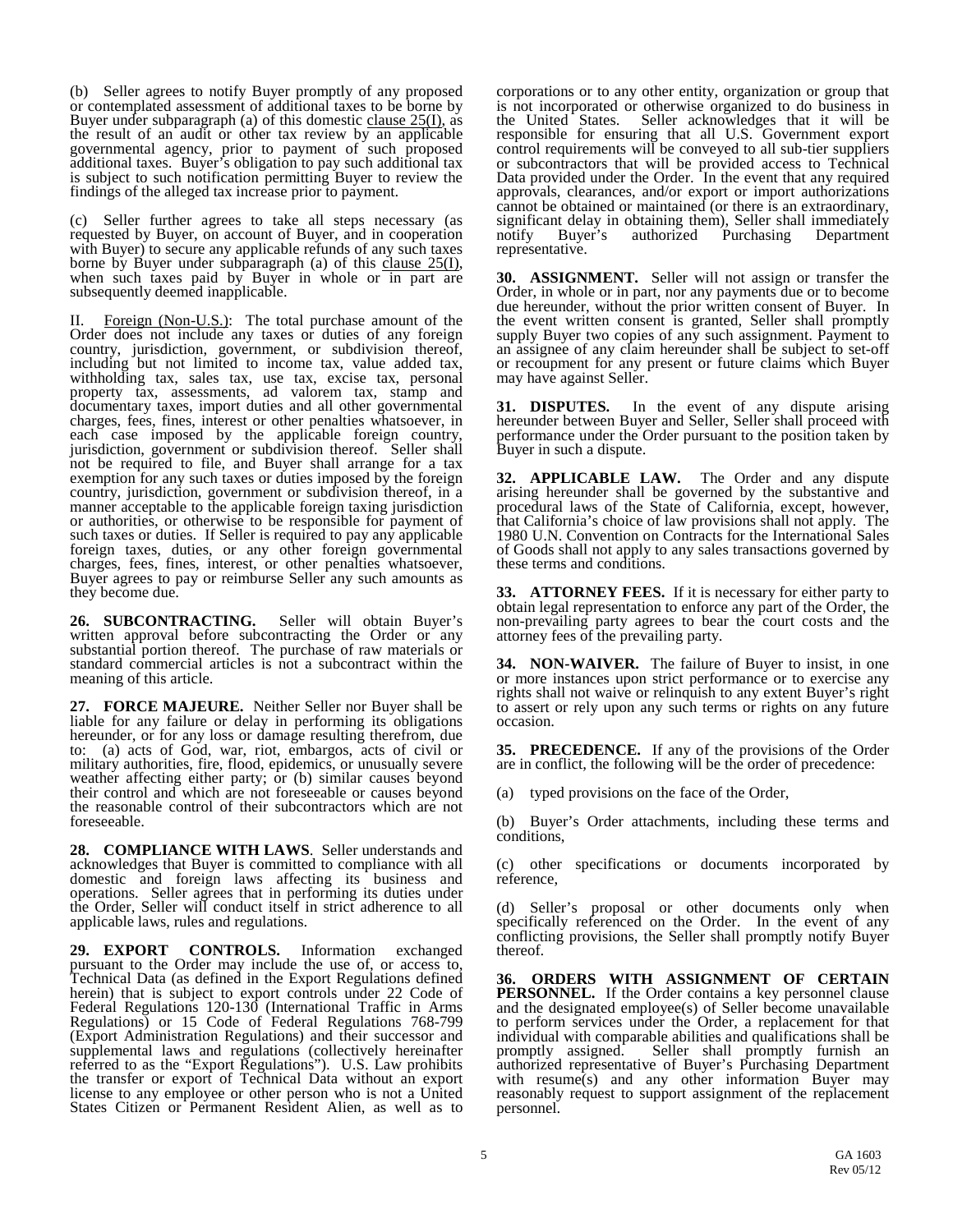<span id="page-6-0"></span>**37. SELLER'S OBLIGATIONS FOR "NOT-TO- EXCEED" ORDERS.** If the Order is a not-to-exceed order, Seller agrees to perform its obligations within the "not-to- exceed" (NTE) price set forth in the Order. If at any time during performance of the Order, Seller's incurred costs plus its estimated costs to complete, are projected to exceed the total Order NTE price, Seller shall immediately notify Buyer in writing giving a revised NTE. Seller shall be under no obligation to continue performance, if in doing so, the NTE price shall be exceeded and Buyer shall not be obligated to pay Seller more than the NTE price, unless specifically authorized in writing by an authorized representative of Buyer's Purchasing Department. When Seller's incurred costs equal seventy-five (75%) of the NTE price, Seller shall promptly provide written notification to an authorized representative of Buyer's Purchasing Department indicating total incurred costs and projected cost to complete.

### <span id="page-6-1"></span>**38. PAYMENTS UNDER COST REIMBURSABLE LINE ITEMS.**

(a) If this is a cost reimbursement type order or if the Order specifies fixed hourly rates for services, a statement of accounts or invoice, shall be sent to Buyer's Accounts Payable Department monthly. Invoices tendered for payment shall show the monthly rate of expenditure by labor classification as well as other costs allowable under the Order. Delays in receiving a statement or invoice, and errors and omissions on the statement, will be considered just cause for deferring payment without losing discount privilege.

(b) The Seller shall promptly notify the Buyer's Accounts Payable Department of any overpayment received by the Seller under the Order. Overpayments identified by either the Buyer or the Seller shall be refunded to the Buyer in the manner it directs.

(c) The Seller shall submit a final invoice to the Buyer within ninety (90) days after completion of the Order. If the Seller fails to submit a final invoice within the time specified, the Buyer may determine the total amount due the Seller under the Order and issue a unilateral modification to the Order. Amounts paid by the Buyer in excess of the total amount due the Seller shall be refunded to the Buyer within forty-five (45) days of the Seller having received the unilateral modification.

(d) Seller agrees to maintain books, records, documents, and other evidence (hereinafter called "records") to the extent and in such detail as necessary to properly reflect all costs of labor, materials, equipment, supplies and service, and other expenses for which reimbursement is claimed. Seller will make for which reimbursement is claimed. available at the office of Seller at all reasonable times during the duration of the Order and until five (5) years after final payment, any of the records for inspection, audit, or reproduction by an authorized representative of Buyer. Buyer may also extend or shorten the retention period by amending the Order in writing.

<span id="page-6-2"></span>**39. WITHHOLDING.** (a) If the Order is a Time and Material order, Seller agrees to the withholding of five percent (5%) of the Order price not to exceed \$50,000 in order to ensure the submission of all documents required to close-out of the Order.

(b) Seller agrees to the withholding of fifteen percent (15%) or \$50,000, whichever is less, of the Order, if the Order is a cost reimbursement order to insure the submission of all documents required to close-out the Order.

(c) Withholdings shall commence with the first invoice and cease with the earlier of having reached the ceiling amount or the issuance of a completion invoice.

<span id="page-6-3"></span>**40. ACCOUNTING SYSTEM.** By acceptance of the Order, Seller certifies that Seller's accounting system can segregate costs adequately to allow for a sufficient audit of costs incurred by line item detail.

<span id="page-6-4"></span>**41. CREDIT.** The Seller shall credit to the Buyer, either as a cost reduction or by cash refund, the applicable portion of any income, rebate, allowance, or other credit related to cost for which the Seller has been reimbursed by the Buyer.

<span id="page-6-5"></span>**42. TRAVEL COSTS.** Unless otherwise noted in the Order, travel costs shall be reimbursed at cost, provided airfare cost does not exceed the cost of coach airfare and meals and incidental expenses do not exceed the amounts set forth in the current Federal Travel Regulation prescribed by the General Services Administration.

<span id="page-6-6"></span>**43. REPORTING OF DEFECTS AND NONCOMPLIANCE**: If the Order or any specification or drawing attached to the Order indicates that this procurement is for a basic component, or design for a basic component, or for materials, supplies, or hardware, which will be used in a nuclear reactor, facility or activity licensed by the Nuclear Regulatory Commission (NRC), the provisions of 10 CFR 21 shall apply to the Order and are hereby incorporated by reference with the same force and effect as if fully recited herein.

In the event the Order or the specifications or drawings attached hereto fail to specify the use of the items covered by the Order as set forth above, and the Seller has knowledge that any item covered by the Order will, in fact, be used in an NRC-licensed nuclear reactor, facility or activity, the provisions of 10 CFR 21 shall apply and are hereby incorporated by reference with the same force and effect as if fully recited herein.

<span id="page-6-7"></span>**44. ENTIRE AGREEMENT.** These terms and conditions and those on the face of the Order to which this form is attached including other specifications, attachments or documents incorporated by reference, constitute the complete and exclusive agreement between Buyer and Seller and supersede all previous negotiations, discussions, communications, representations, agreements, arrangements or understandings, whether written or oral between the parties related to the subject matter of the Order. No agreement or understanding varying or extending the terms or conditions of the Order will be binding unless executed in writing by an authorized representative of Buyer's Purchasing Department.

# **In the event the Order is for temporary labor, including job shopper services, clauses 45, 46, 47, 48 and 49 shall also apply**.

<span id="page-6-8"></span>**45. PERSONNEL UNDER TEMPORARY LABOR ORDERS.** If the Order is for contract labor, the Buyer may interview, test, and evaluate the qualifications of any person nominated for work under the Order, and may reject any such individual. If any such individual is rejected by Buyer, Seller shall supply additional candidates in a timely manner. Upon approval, Buyer will reimburse persons retained beyond an initial five-day probationary period for actual travel costs to the job site, designated on the face of the Order. In no event shall such costs exceed a single round trip, Coach airfare, from each such individual's present location to the job site. If the Buyer rejects anyone within the first five (5) days of service for any reason, or if anyone involved should resign within the first five (5) days of service or fail to work for five (5) consecutive working days, Buyer shall have no obligation to reimburse such individual for said transportation costs.